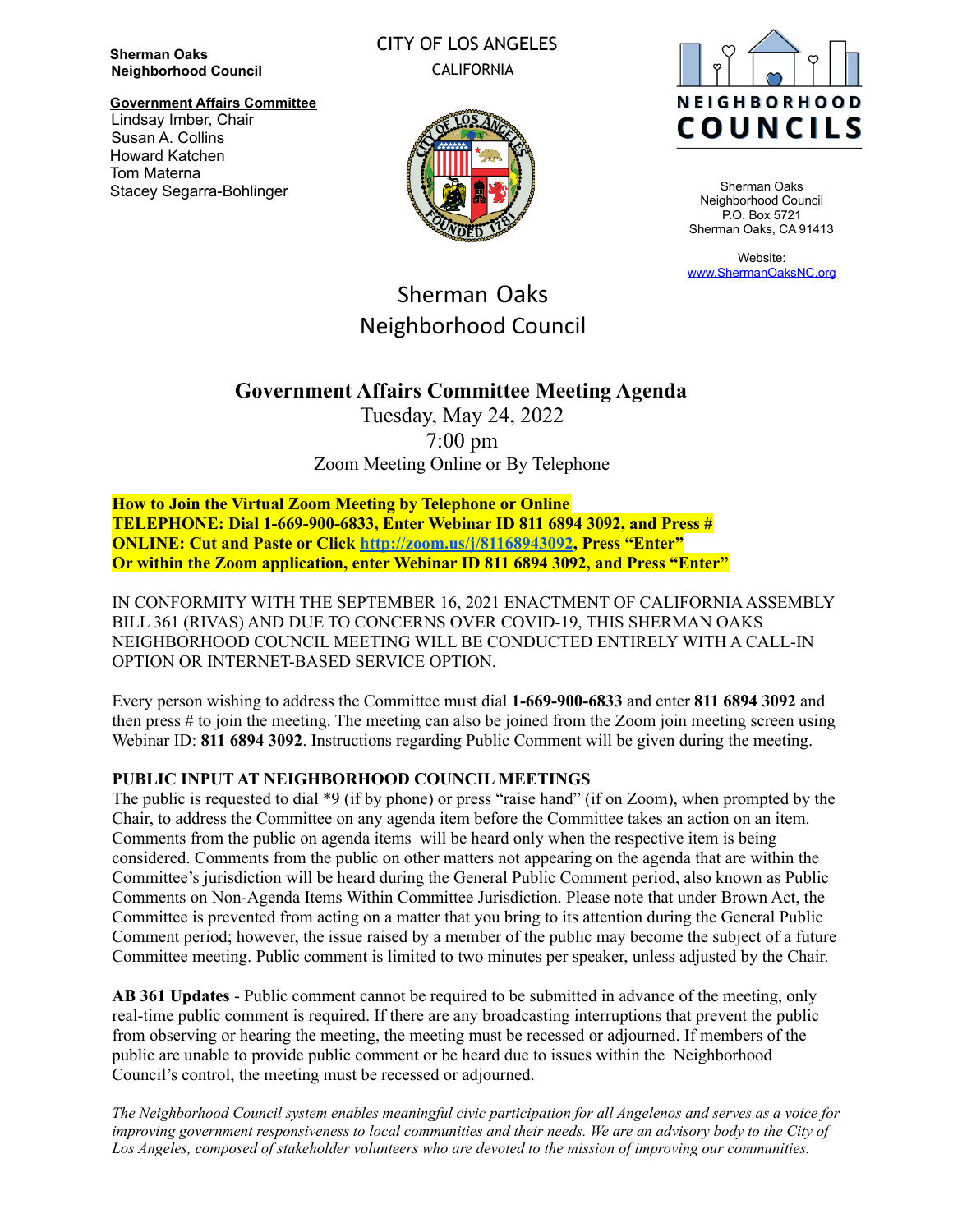Sherman Oaks Neighborhood Council Government Affairs Committee Meeting Agenda, Tuesday, May 24, 2022, 7:00 pm Page 2

- **1. Call to Order**
- **2. Roll Call**
- **3. Administrative Motions**

a. Motion to approve Gov't Affairs Meeting minutes for April 26, 2022.

**4. Comments by Public Officials**

# **5. Chair's Report**

# **6. Action Item That May Be Voted Upon for Transmission to the Board**

- a. [CF 22-0158](https://cityclerk.lacity.org/lacityclerkconnect/index.cfm?fa=ccfi.viewrecord&cfnumber=22-0158). Los Angeles Municipal Code / 12.03 / 12.80 / 12.81 / Shelters for the Homeless / Interim Housing / Zones.
	- i. *Draft Motion:* The Sherman Oaks Neighborhood Council (SONC) supports/opposes [CF 22-0158](https://cityclerk.lacity.org/lacityclerkconnect/index.cfm?fa=ccfi.viewrecord&cfnumber=22-0158) which seeks to amend Section 12.03, 12.80, and 12.81 of the Los Angeles Municipal Code to allow "'shelters for the homeless' and other forms of interim housing" to be established and operated outside of R3, RAS3, R4, RAS4, R5, C2, C4, C5, CM, M1, M2, and M3 zones during a declared shelter crisis. *Note: Presented by Collins*.
- **7. Discussion Items Subject to Motions, But Not to Board Referral**
- **8. Public Comments on Non-Agenda Items Within Committee Jurisdiction**
- **9. Closing Remarks by Committee Members**

### **10. Adjournment**

\*All Council File (CF) items contain a hyperlink to the applicable source legislation. Motions transmitted to the Board, unless otherwise noted, request a Community Impact Statement (CIS) submitted to the appropriate council file (if applicable) and a letter to Council District 4. Additional correspondence, if applicable, is indicated following the *Draft Motion*.

#### **THE AMERICAN WITH DISABILITIES ACT (ADA)**

As a covered entity under Title II of the Americans with Disabilities Act, the City of Los Angeles does not discriminate on the basis of disability and upon request will provide reasonable accommodation to ensure equal access to its programs, services, and activities. Sign language interpreters, assisted listening devices, or other auxiliary aids and/or services may be provided upon request. To ensure availability of services, please make your request at least 3 business days (72 hours) prior to the meeting by contacting the Department of Neighborhood Empowerment by calling (213) 978-1551 or email: [NCsupport@lacity.org](mailto:NCsupport@lacity.org)

#### **NOTICE TO PAID REPRESENTATIVES**

If you are compensated to monitor, attend, or speak at this meeting, City law may require you to register as a lobbyist and report your activity. See Los Angeles Municipal Code Section 48.01 et seq. More information is available at [ethics.lacity.org/lobbying.](https://ethics.lacity.org/lobbying/) For assistance, please contact the Ethics